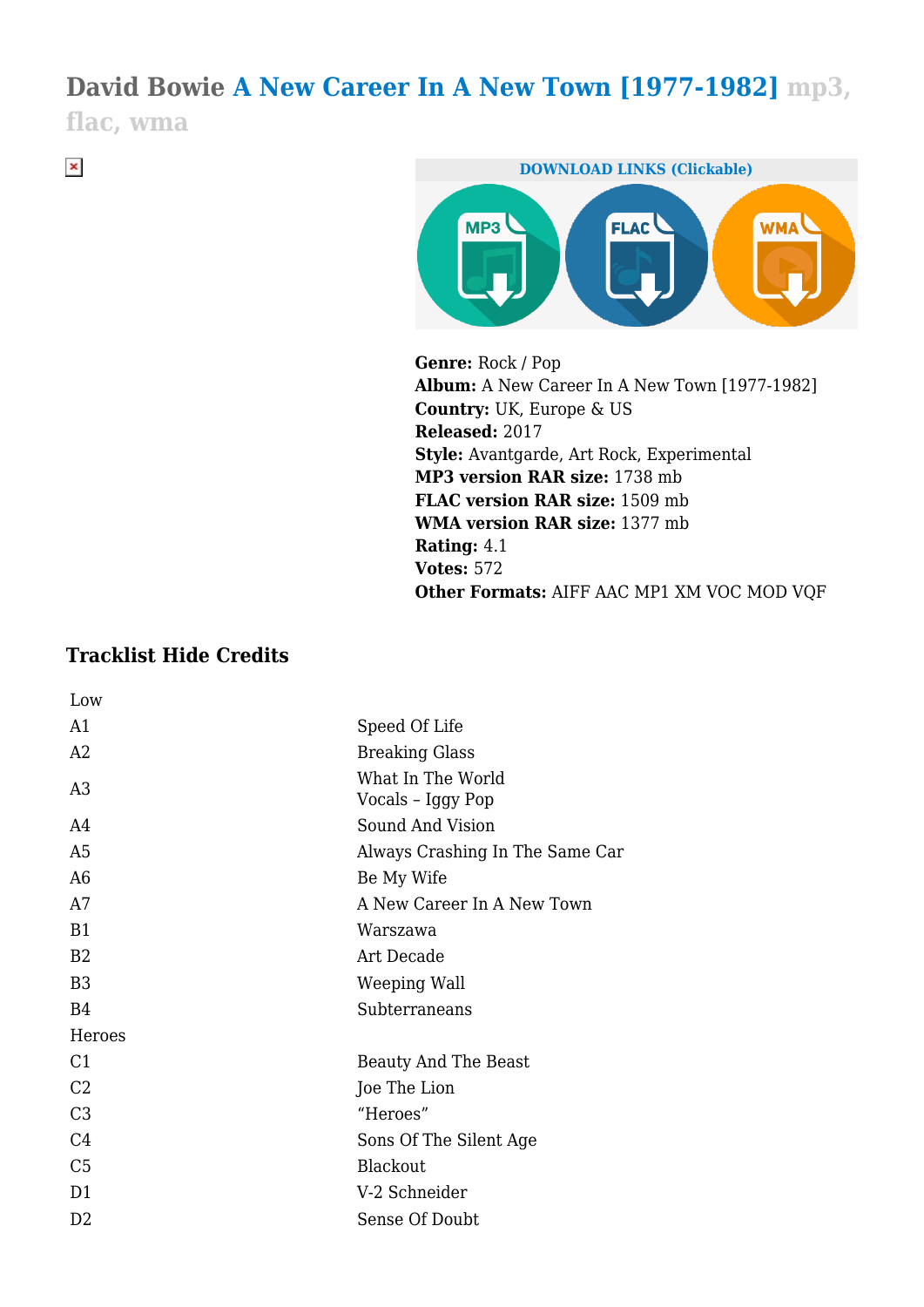| D <sub>3</sub>   | Moss Garden                                |  |  |
|------------------|--------------------------------------------|--|--|
| D <sub>4</sub>   | Neuköln                                    |  |  |
| D <sub>5</sub>   | The Secret Life Of Arabia                  |  |  |
| "Heroes" EP      |                                            |  |  |
| E1               | "Heroes" / "Helden" (German Album Version) |  |  |
| E2               | "Helden" (German Single Version)           |  |  |
| F1               | "Heroes" / "Héros" (French Album Version)  |  |  |
| F <sub>2</sub>   | "Héros" (French Single Version)            |  |  |
| Stage (Original) |                                            |  |  |
| G <sub>1</sub>   | Hang On To Yourself                        |  |  |
| G <sub>2</sub>   | Ziggy Stardust                             |  |  |
| G <sub>3</sub>   | <b>Five Years</b>                          |  |  |
| G4               | Soul Love                                  |  |  |
| G <sub>5</sub>   | <b>Star</b>                                |  |  |
| H1               | <b>Station To Station</b>                  |  |  |
| H <sub>2</sub>   | Fame                                       |  |  |
| H <sub>3</sub>   | <b>TVC 15</b>                              |  |  |
| I <sub>1</sub>   | Warszawa                                   |  |  |
| 12               | Speed Of Life                              |  |  |
| 13               | Art Decade                                 |  |  |
| I4               | Sense Of Doubt                             |  |  |
| <b>I5</b>        | <b>Breaking Glass</b>                      |  |  |
| J <sub>1</sub>   | "Heroes"                                   |  |  |
| J <sub>2</sub>   | What In The World                          |  |  |
| J3               | Blackout                                   |  |  |
| J4               | Beauty And The Beast                       |  |  |
| <b>Stage</b>     |                                            |  |  |
| K1               | Warszawa                                   |  |  |
| K2               | "Heroes"                                   |  |  |
| K <sub>3</sub>   | What In The World                          |  |  |
| L1               | Be My Wife                                 |  |  |
| L2               | The Jean Genie                             |  |  |
| L <sub>3</sub>   | Blackout                                   |  |  |
| L4               | Sense Of Doubt                             |  |  |
| M1               | Speed Of Life                              |  |  |
| M <sub>2</sub>   | <b>Breaking Glass</b>                      |  |  |
| M <sub>3</sub>   | Beauty And The Beast                       |  |  |
| M4               | Fame                                       |  |  |
| N1               | <b>Five Years</b>                          |  |  |
| N <sub>2</sub>   | Soul Love                                  |  |  |
| N3               | Star                                       |  |  |
| N <sub>4</sub>   | Hang On To Yourself                        |  |  |
| N <sub>5</sub>   | Ziggy Stardust                             |  |  |
| N <sub>6</sub>   | Suffragette City                           |  |  |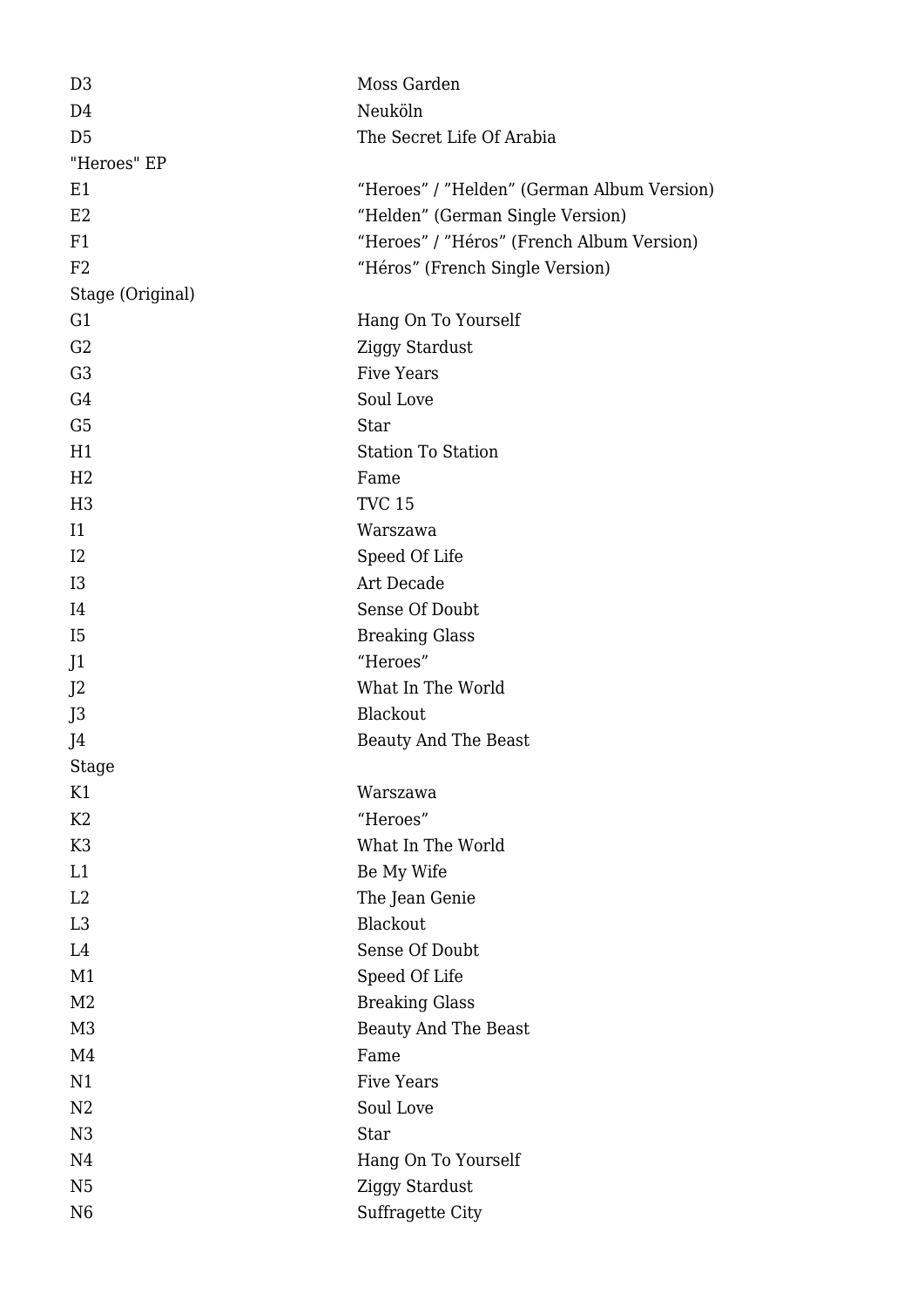| <b>O1</b>                         | Art Decade                                 |  |  |
|-----------------------------------|--------------------------------------------|--|--|
| O <sub>2</sub>                    | Alabama Song                               |  |  |
| <b>O3</b>                         | <b>Station To Station</b>                  |  |  |
| P <sub>1</sub>                    | Stay                                       |  |  |
| P <sub>2</sub>                    | <b>TVC 15</b>                              |  |  |
| Lodger                            |                                            |  |  |
| Q <sub>1</sub>                    | <b>Fantastic Voyage</b>                    |  |  |
| Q <sub>2</sub>                    | African Night Flight                       |  |  |
| Q <sub>3</sub>                    | Move On                                    |  |  |
| Q4                                | Yassassin (Turkish For: Long Live)         |  |  |
| Q <sub>5</sub>                    | <b>Red Sails</b>                           |  |  |
| R1                                | D.J.                                       |  |  |
| R2                                | Look Back In Anger                         |  |  |
| R3                                | <b>Boys Keep Swinging</b>                  |  |  |
| R4                                | Repetition                                 |  |  |
| R <sub>5</sub>                    | Red Money                                  |  |  |
| Lodger (2017 Tony Visconti Mix)   |                                            |  |  |
| S <sub>1</sub>                    | <b>Fantastic Voyage</b>                    |  |  |
| S <sub>2</sub>                    | African Night Flight                       |  |  |
| S <sub>3</sub>                    | Move On                                    |  |  |
| S <sub>4</sub>                    | Yassassin (Turkish For: Long Live)         |  |  |
| S <sub>5</sub>                    | <b>Red Sails</b>                           |  |  |
| T <sub>1</sub>                    | D.J.                                       |  |  |
| T <sub>2</sub>                    | Look Back In Anger                         |  |  |
| T <sub>3</sub>                    | <b>Boys Keep Swinging</b>                  |  |  |
| T4                                | Repetition                                 |  |  |
| T5                                | <b>Red Money</b>                           |  |  |
| Scary Monsters (And Super Creeps) |                                            |  |  |
| U1                                | It's No Game (Part 1)                      |  |  |
| U <sub>2</sub>                    | Up The Hill Backwards                      |  |  |
| U <sub>3</sub>                    | Scary Monsters (And Super Creeps)          |  |  |
| U4                                | Ashes To Ashes                             |  |  |
| U <sub>5</sub>                    | Fashion                                    |  |  |
| V1                                | Teenage Wildlife                           |  |  |
| V <sub>2</sub>                    | Scream Like A Baby                         |  |  |
| V <sub>3</sub>                    | Kingdom Come                               |  |  |
| V4                                | Because You're Young                       |  |  |
| V <sub>5</sub>                    | It's No Game (Part 2)                      |  |  |
| Re:Call 3                         |                                            |  |  |
| W1                                | "Heroes" (Single Version)                  |  |  |
| W <sub>2</sub>                    | Beauty And The Beast (Extended Version)    |  |  |
| W <sub>3</sub>                    | Breaking Glass (Australian Single Version) |  |  |
| W4                                | Yassassin (Single Version)                 |  |  |
| W <sub>5</sub>                    | D.J. (Single Version)                      |  |  |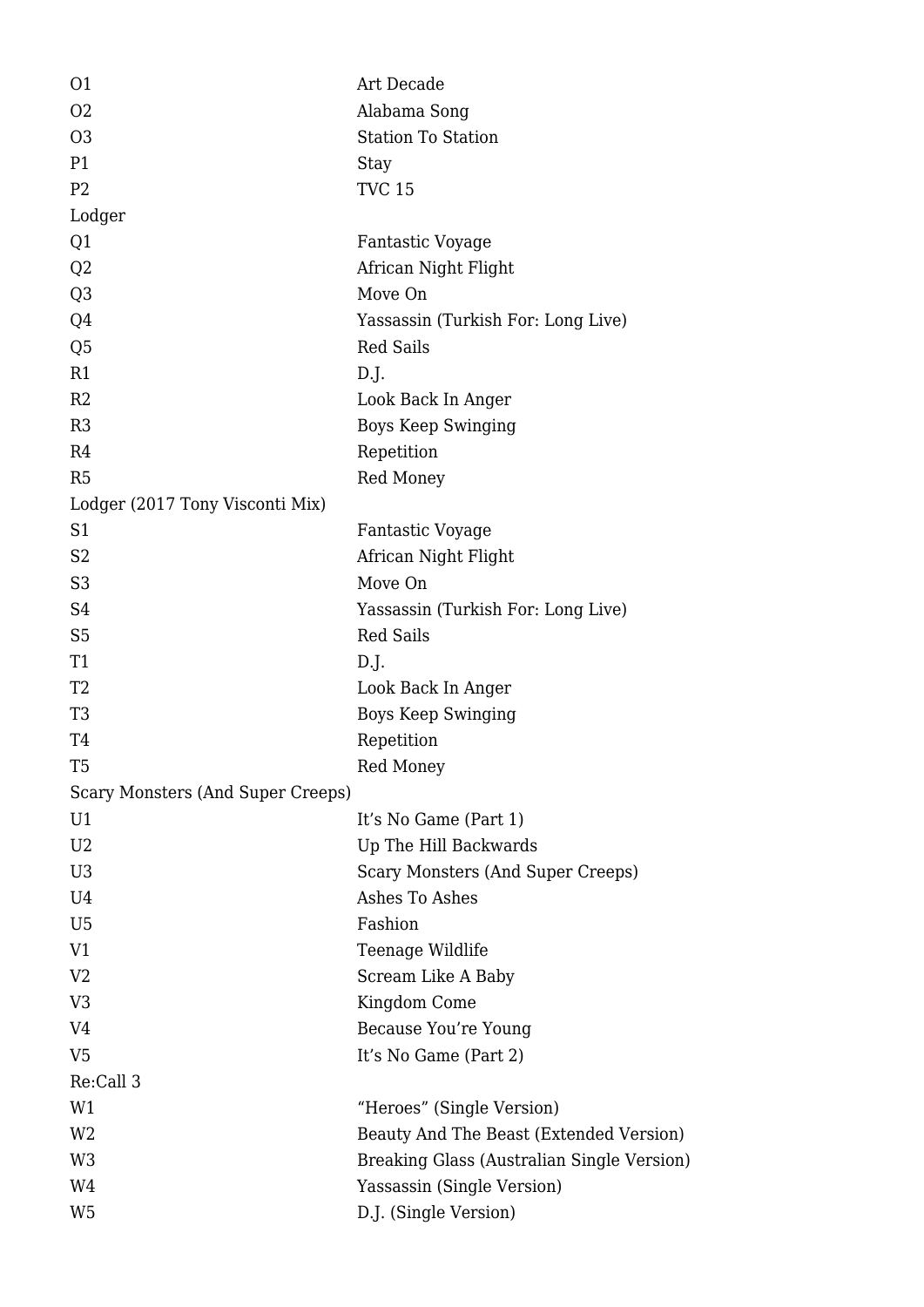| X1                    | Alabama Song                                                                         |
|-----------------------|--------------------------------------------------------------------------------------|
| X2                    | Space Oddity (1979 Version)                                                          |
| X <sub>3</sub>        | Ashes To Ashes (Single Version)                                                      |
| X4                    | Fashion (Single Version)                                                             |
| X <sub>5</sub>        | Scary Monsters (And Super Creeps) (Single Version)                                   |
| Y1                    | Crystal Japan                                                                        |
| Y2                    | Under Pressure (Single Version)<br>Producer - David BowieProducer, Featuring - Queen |
| Y3                    | Cat People (Putting Out Fire)<br>Producer - Giorgio Moroder                          |
| Y4                    | Peace On Earth / Little Drummer Boy (Mono)<br>Vocals - Bing Crosby                   |
| Bertolt Brecht's Baal |                                                                                      |
| Z1                    | Baal's Hymn                                                                          |
| Z <sub>2</sub>        | Remembering Marie A.                                                                 |
| Z <sub>3</sub>        | <b>Ballad Of The Adventurers</b>                                                     |
| Z4                    | The Drowned Girl                                                                     |
| Z <sub>5</sub>        | The Dirty Song                                                                       |
|                       |                                                                                      |

## **Companies, etc.**

- Phonographic Copyright (p) Jones/Tintoretto Entertainment Co., LLC
- Copyright (c) Jones/Tintoretto Entertainment Co., LLC
- Licensed To Parlophone Records Ltd.
- Record Company Warner Music Group
- Remastered At Air Mastering
- Pressed By Optimal Media GmbH BH69481
- Pressed By Optimal Media GmbH BH70667
- Pressed By Optimal Media GmbH BH77336
- Pressed By Optimal Media GmbH BH70400
- Pressed By Optimal Media GmbH BH77335
- Pressed By Optimal Media GmbH BH82480
- Pressed By Optimal Media GmbH BH72845
- Pressed By Optimal Media GmbH BH70669
- Pressed By Optimal Media GmbH BH71924
- Pressed By Optimal Media GmbH BH80726

## **Credits**

- Producer David Bowie, Tony Visconti
- Remastered By Ray Staff, Tony Visconti

## **Notes**

Deluxe box set includes 84-page hardback book.

## **Barcode and Other Identifiers**

- Barcode: 190295842987
- Matrix / Runout (Side A runout): BH69481 01 A3 0190295842918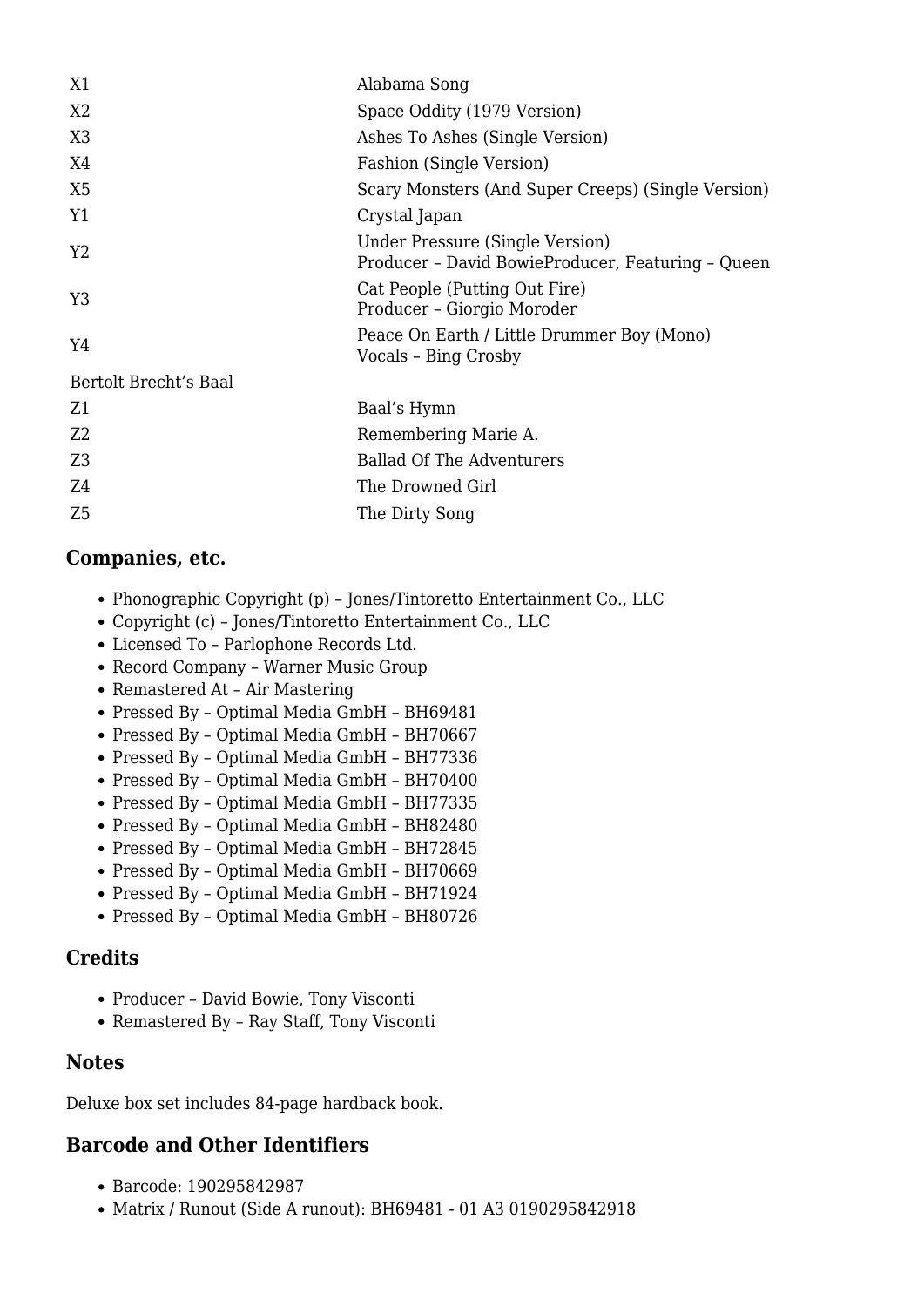- Matrix / Runout (Side B runout): BH69481 01 B1 0190295842918
- Matrix / Runout (Side C runout): BH70667 01 A3 0190295842840 31V
- Matrix / Runout (Side D runout): BH70667 01 B3 0190295842840
- Matrix / Runout (Side E runout): BH77336 A5
- Matrix / Runout (Side F runout): BH77336 01 B3
- Matrix / Runout (Side G runout): BH70400 01 A1 0190295842444
- Matrix / Runout (Side H runout): BH70400 01 B1 0190295842444
- Matrix / Runout (Side I runout): BH70400 02 C2 0190295842444
- Matrix / Runout (Side J runout): BH70400 02 D1 0190295842444
- Matrix / Runout (Side K runout): BH77335 01 A3 0190295842789
- Matrix / Runout (Side L runout): BH77335 01 B2 0190295842789
- Matrix / Runout (Side M runout): BH77335 02 C1 0190295842789
- Matrix / Runout (Side N runout): BH77335 02 D2 0190295842789
- Matrix / Runout (Side O runout): BH77335 03 E1
- Matrix / Runout (Side P runout): BH77335 03 F1
- Matrix / Runout (Side Q runout): BH82480 01 A2
- Matrix / Runout (Side R runout): BH72845 01 B2
- Matrix / Runout (Side S runout): BH70669 01 A2 0190295842291
- Matrix / Runout (Side T runout): BH70669 01 B1 0190295842291
- Matrix / Runout (Side U runout): BH71924 01 A1 0190295842611
- Matrix / Runout (Side V runout): BH71924 01 B1 0190295842611
- Matrix / Runout (Side W runout): BH80726 01 A2 0190295842239
- Matrix / Runout (Side X runout): BH80726 01 B2 0190295842239
- Matrix / Runout (Side Y runout): BH80726 02 C1 0190295842239
- Matrix / Runout (Side Z runout): BH80726 02 D1 0190295842239
- Other (Disc 1 (LOW) Code): 0190295842918 (DB 77821)
- Other (Disc 2 (HEROES) Code): 0190295842840 (DB 77822)
- Other (Disc 3 (HEROES EP) Code): 0190295842369 (DB 77823)
- Other (Discs 4 & 5 (STAGE) Code): 0190295842444 (DB 77824)
- Other (Discs 6, 7 & 8 (STAGE 2017) Code): 0190295842789 (DB 77825)
- Other (Disc 9 (LODGER) Code): 0190295842673 (DB 77826)
- Other (Disc 10 (LODGER 2017) Code): 0190295842291 (DB 77827)
- Other (Disc 11 (SCARY MONSTERS) Code): 0190295842611 (DB 77828)
- Other (Discs 12 & 13 (RE:CALL 3) Code): 0190295842239 (DB 77829)

#### **Other versions**

| Category       | <b>Artist</b>  | <b>Title (Format)</b>                                                                                             | Label      | Category       | <b>Country Year</b> |      |
|----------------|----------------|-------------------------------------------------------------------------------------------------------------------|------------|----------------|---------------------|------|
| WPCR-17897/907 | David<br>Bowie | A New Career In A<br>New Town<br>$[1977-1982]$ (Box,<br>Comp, Ltd, $RM +$<br>$CD$ , Album, RE +<br>CD, Album, RE) | Parlophone | WPCR-17897/907 | Japan               | 2017 |
| none           | David<br>Bowie | A New Career In A<br>New Town<br>$[1977-1982]$<br>(11xFile, MP3,<br>Album, RE, RM, 256<br>$+10xFile, MP3, A)$     | Parlophone | none           | US                  | 2017 |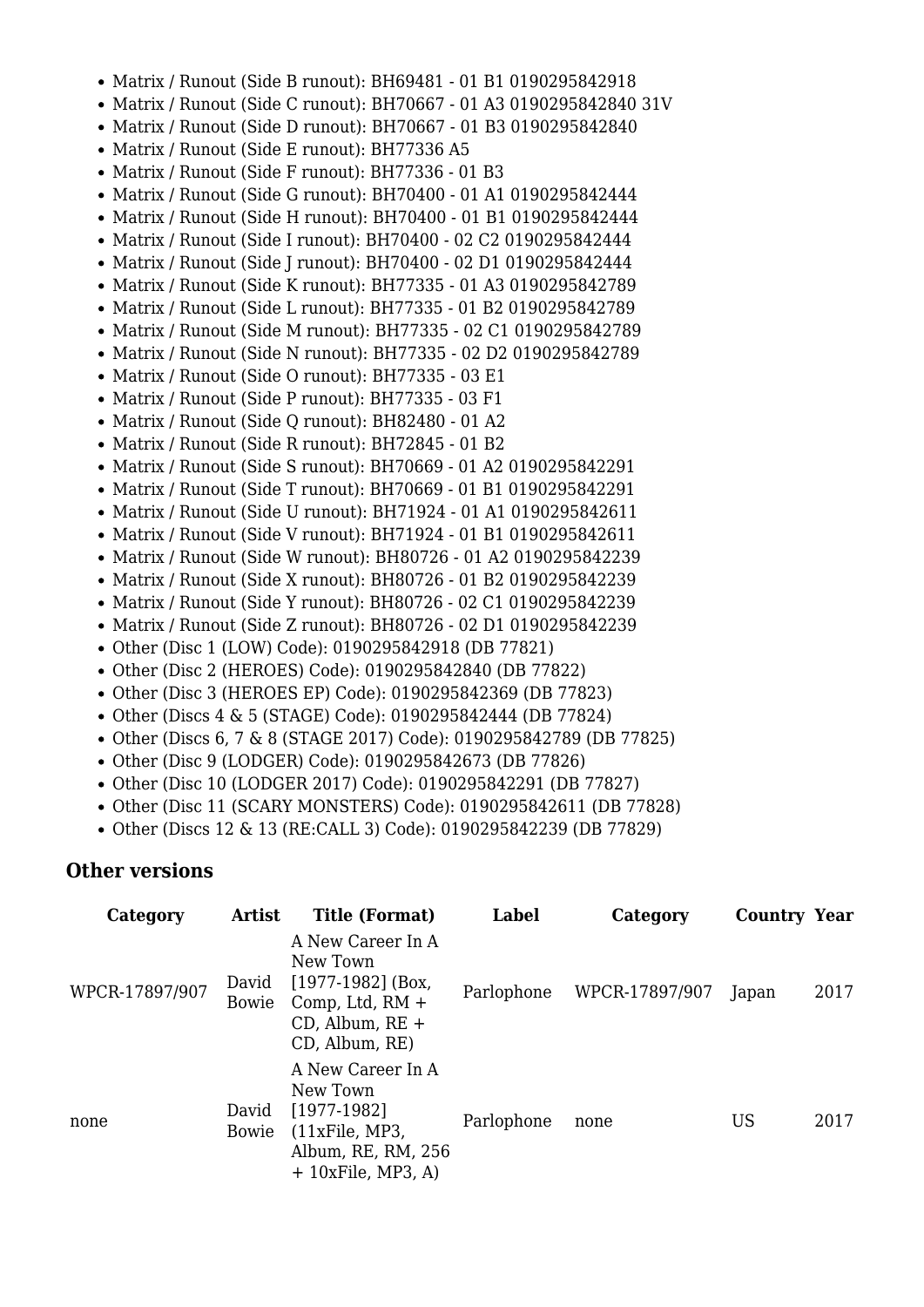0190295843014, DBX 3 David Bowie

A New Career In A New Town [1977-1982] (Box, Comp,  $Ltd + CD$ , Album, RE, RM + CD, Album, RE)

Parlophone, Parlophone

0190295843014, DBX 3

 $I K$ Europe & 2017 US



# **Comments about A New Career In A New Town [1977-1982] - David Bowie**

Adoraris

Just received an e-mail stating that Warners are no longer sending out "Heroes" replacement discs. Anyone else received this? Seems very shoddy indeed.

Bedy

Me too :( what a shame, Warner, I bought box in this year.

Bandiri

Got the "Heroes" replacement LP. I have Submitted here: David Bowie - "Heroes". Kulwes

Hast anyone already received a replacement disc or got a response upon his request? Mopimicr

Replacement CD arrived 16 February. Apparently more people requested replacements than they expected and so needed a further supply of discs.

Whitesmasher

Brian\_Damager Hast anyone already received a replacement disc or got a response upon his request? today I received the replacement. all right! my letter of 06.01.2018. LP shipped to Russia. Without problems.

MisTereO

Mine was OK: in a poly lined inner (as they said it would be at the time) but the record is fine. Xirmiu

Had a reply email after 2 weeks. A shipping email 3 days later and the replacement vinyl arrived today. It's in a poly lined inner but unfortunately that's all. In a normal sized LP envelope so the album was an inch out of the inner and rubbing against the cardboard. Otherwise a fairly impressive response from Warners. Better if the erooro hadn't happened in the first place of course... Ndyardin

No - what I mean is that the record has arrived.

Dog\_Uoll

yep, i got the same email, we have to be patient.

Enalonasa

Arrived in the UK today - requested on 9 December.

NI\_Rak

Today I got an email from the Warner store customer service with a case number for the replacement. It seems they have a high demand for a replacement. Dodo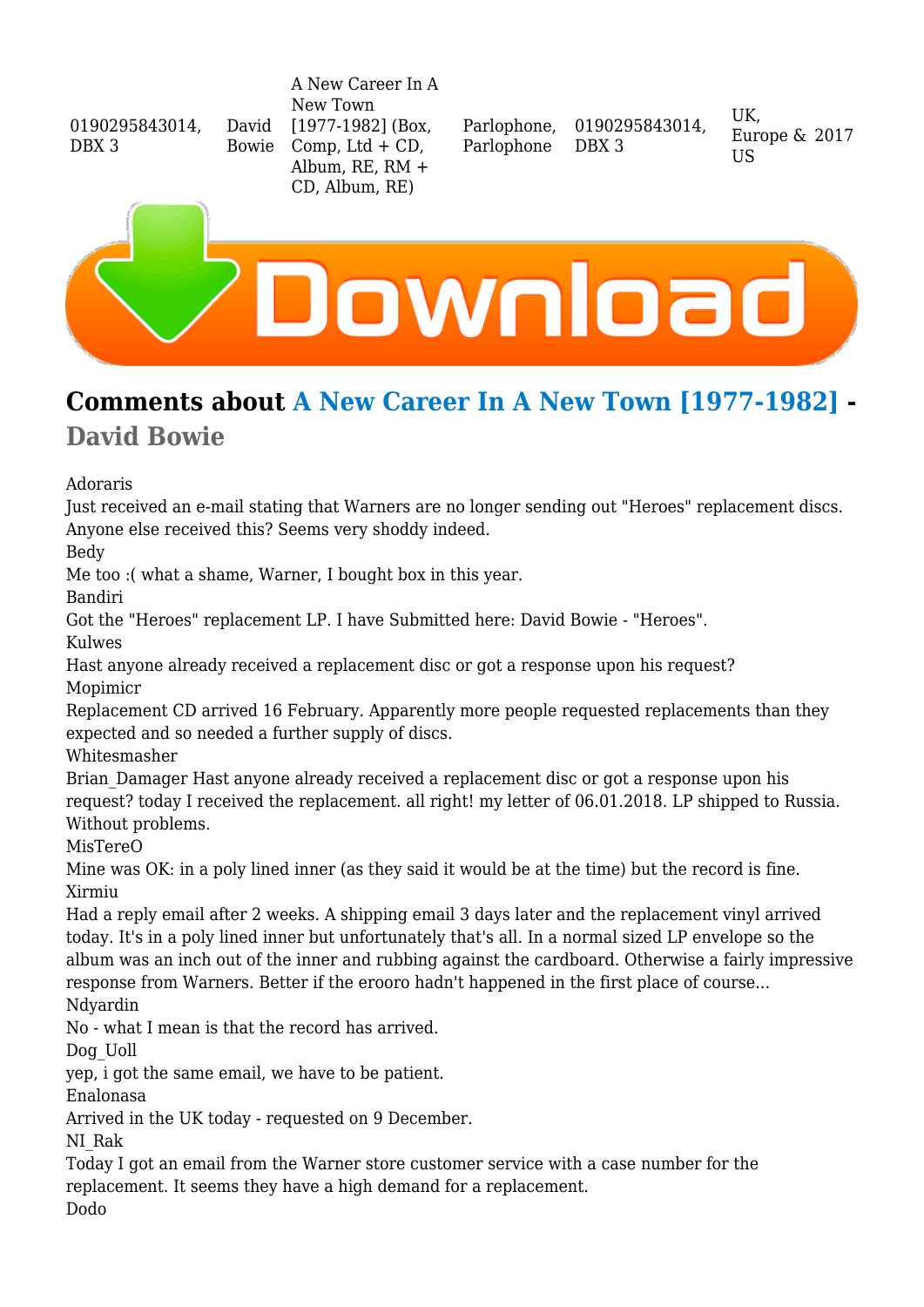The replacement sounds good. No drop in the Heroes song anymore, After I mailed for request the replacement took 2 weeks receiving it.

Qusserel

Seems you wont get a response apart from a shipping notice. It may take two-three weeks before your request has been processed.And yes, people have received their replacement discs already, though I do not know yet how it sounds.

Opilar

Info on requesting a replacement "Heroes" discDetails are here here:

http://www.superdeluxeedition.com/news/warners-issue-update-with-regards-to-heroes-sound-issue-i n-bowie-box/

Siralune

Thanks for that info I'd completely missed this. Email submitted and awaiting a package (I hope) Ucantia

Just received the replacement. Nice job Warner, Heroes is now proper

PanshyR

No complaints here. Yes Low has that thing but that aside I am very pleased. Love Bowie and all these three box sets. Recall albums could have much more interesting material though but i knew what they would have before I bought each box set. I would recommend this to any Bowie fan. Very pleased to own on vinyl Bowie's best albums with a good sound. 10/10

Gosar

Anyone knows why the LOW LP have a sticker in the back with the tracklist? some error corrected? Brazil

That's the way the first LP edition was. They have tried to re-create the albums as originally released.Label color, fan club brochure, etc.

Xwnaydan

No it's not an error. It's like the first UK edition.

Hono

I really don't know what most of the complains heading for.My Vinylbox Set sounds pretty good, and the "Heroes" issue isn't as bad as most assume.I have all the origin vinyl of Bowie and compared them to the new so-called remaster.Some stuff sounds better in details, some don't.I quite like the new mix of "Lodger", even though I like the old version most.I sometimes believe, that this discussion is more a "religious discussion", rather than a matter of taste, because everyone's taste is different.The only complain is the Recall 3. They should've released "Baal" in its origin design (gatefold cover).And I am not a fan of the "single-versions". They should've taken some other real rare stuff instead, maybe some of the original stuff from the supposed soundtrack of "The Man Who Fell To Earth" would've been very interesting.

Morad

I know that. But as we all know, some of the ideas of the soundtrack music, he had used on the later Low album. So that would've been quite interesring to hear the origin ideas.

Zepavitta

"The Man Who Fell to Earth" was 76'. Any material from that would have been on WCIBN. Mogelv

FB post 2017-10-11:""HEROES" ALBUM UPDATEWhile attempts were made to maintain the integrity of the issue that existed on the original master tape of the "Heroes" album, fans' concerns have been listened to and a new master is being created to replace the current one.As soon as the new file is available, the digital versions will be updated and those of you who would like a replacement "Heroes" album will be eligible for one. Further details on how to obtain your replacement CD and/or vinyl will follow in due course. In the meantime please retain your proof of purchase.Thank you for your continued patience and sincere apologies for any inconvenience caused."

Anarius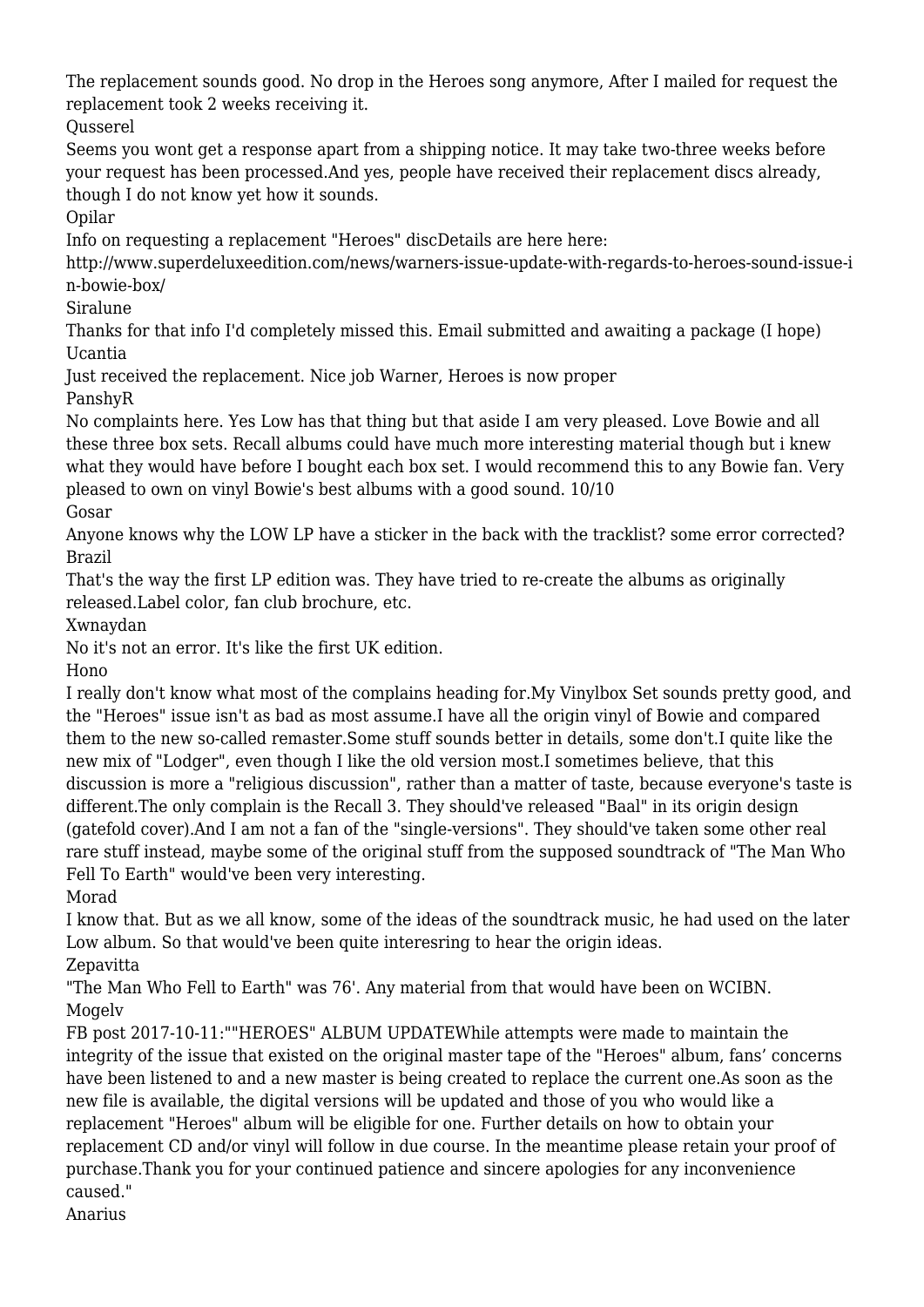can you link to the facebook page where this refund information will be posted? Mikarr

Listened to heroes and scary monsters, and compared to the German and UK 1st pressings, these are notably inferior. My initial impression was loud, boomy and lacking low level detail and bass extension (when there was low frequency information in ashes to ashes and fashion that was defined). Really nice packaging, flat vinyl, etc., but so far, a disappointment to my ears. I'm not a millionaire, but I have a high quality setup that is pretty good at pulling a lot of information out of those grooves.

Uaha

Not crazy about the volume drop on Heroes. That aside, I really think this box sounds excellent, and isn't overly compressed or bass-heavy (at least not on my system, anyway.)

Ghile

This box set with the Berlin albums has however the lowest dynamic range of all releases.... Still, some albums like 'Low' and 'Scary Monsters' at this set sounds ok-ish.

Altad

they cut ordinary 96/24 overcompressed files on vinyl and call it original master tapes, funny guys. The main lesson you can taught them is complete refuse buying these box sets. There is no use in this overcompressed shit and their fancy "remastering" while the original material sounds much better.Also, I want to say that lodger is very weak album itself (probably the weakest, as tasteless tin machine), no need for two crappy albums, just usual rip off. Remember guys, you will be fooled everytime you buy their low quality rubbish.

Lucam

Lodger is weak ?.. What ?.. What is great then ?

Tantil

Tin Machine tasteless? Hardly. That's just like your opinion, man.

Kulasius

Haha holy shit I literally cannot believe this got soundchecked. There is no WAY someone checked the files and said "yes the first re-release of these albums in decades and this is how I want it to sound"Absolutely appalling what these wanks think they can get away with Doriel

Parlophone respond to David Bowie 'Berlin' box set mastering criticisms:

http://www.superdeluxeedition.com/news/parlophone-respond-to-david-bowie-berlin-box-set-masteri ng-criticisms/"DAVID BOWIE A NEW CAREER IN A NEW TOWN – HEROESConcerning 'Heroes' what fans are hearing is not a level drop. This is, through mastering, an attempt to resolve an issue that exists on the original master tape.On the flat unmastered transfer, there was a temporary loss of energy on the track just before 2.50. During the album mastering some high-frequency automation (in the region of +- 6dB) has been added in order to compensate for this. So to clarify, there is not a drop in volume, there is a high frequency boost for a couple of seconds at the loss of energy which then returns to normal and the track continues to the end at a level consistent to the start.As the co-producer of 'Heroes' Tony Visconti, was both fully involved and approved the remastering of this and all original albums within the set.DAVID BOWIE A NEW CAREER IN A NEW TOWN – REMASTERINGThe albums contained in A New Career In A New Town are how Tony Visconti, who was not involved in past remasterings, always wanted them to sound. He was previously hampered by the restrictions of vinyl regarding the bottom end.Any tape hiss on the albums comes straight from the original analogue tapes. For A New Career In A New Town, there was no de-noising as had happened on the previous remastering of these records. The hiss is far more true to the sound of the original analogue tapes which Bowie and Visconti would have heard when making the record."Well, there you have it...

## GAMER

It took me 3 minutes to fix that 2.5db volume drop on "Heroes"... Just saying. Not a volume drop ?? yeah right ! ^^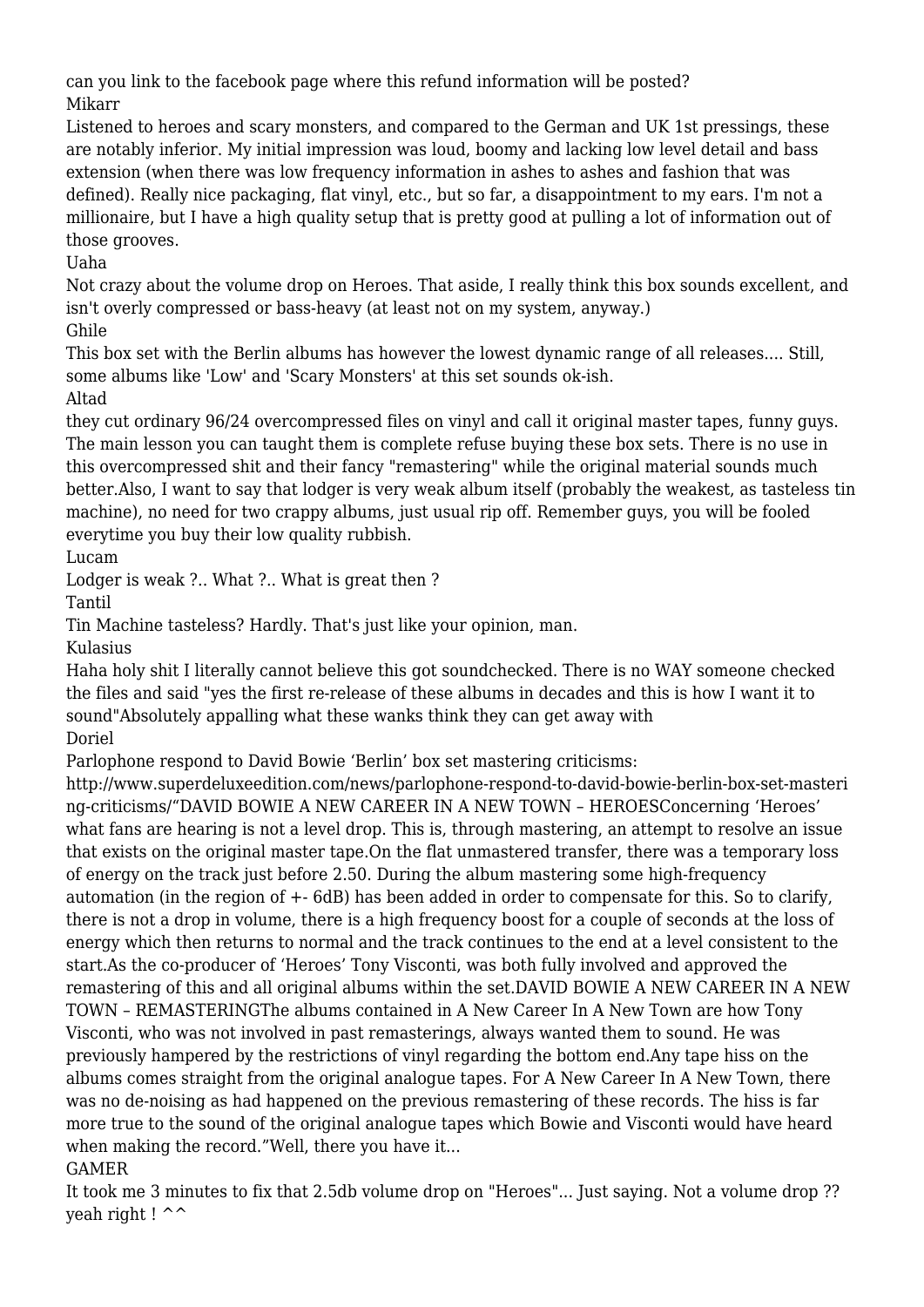## **WOGY**

Maybe it's worth reading the official explanation about the sound since it may resolve some of the accusations.And to whoever said 'it's because of it being pressed from digital files' you clearly have no understanding of how sound behaves as either analogue or digital: if captured correctly at a sufficiently high sample rate/frequency using stable equipment, it is the same. If it wasn't for digital files, you would have next to no records being produced: after all, how many artists record to analogue these days? Answer: none but that doesn't stop many records sounding great. Mejora

Lots of artists still recording to analog tape these days. But your point is well taken. Hulbine

Blame Tony Visconti. If you see him in a bar, don't buy him a beer.

Raelin

Confirming here clearly, the volume swell then drop on "Heroes" DOES exist on the vinyl. The Heroes album as a whole is a mid-range \$hitshow; the once punchy baselines are now buried. Rather then mix and master properly, the volume was simply pushed therefor distorting often. I'm not a fan of Visconti mixes to begin with as they all suffer from someone who has lost a lot of high-end hearing but this is a travesty. He needs to be removed from all things Bowie from here on out, for the love of Bowie.

Pooker

If anybody bought this on Amazon, it was relatively painless to receive a partial refund. The "Heroes" issue is baffling, like a misspelled sign (do you know how many people it takes to make a sign?) I really dig the Visconti remix of Lodger. Also, Low sounds fine to me. A/B'd it with an original US pressing, and there are definitely some parts where it just sounds...different, but it's not terrible (I will continue to reach for my original pressing). Can't comment on the EP and remixes because I haven't listened and probably never will. Haven't gotten to Scary Monsters yet.

Sardleem

Wait until you do (get to Scary Monsters that is). It's abysmal so I have sent my entire box back for a refund.

melody of you

I bought it on Amazon and how much of a partial refund did you receive, because if it was a good amount then I might be able to live with this set.

Uaoteowi

Returned mine as the sound quality is horrendous. This is the problem with re-issues that I have found on a few albums I've purchased, where the EQ is horrible....possibly due to the source being file based rather than tape based as it would have been back in the day....ie analog to analog rather than digital to analog. Given the price of this box set (and the price its now fetching on Discogs and eBay I think I'd sooner source original vinyl from the period and make my own box set. THOMAS

After reading many comments from everywhere about the lousy sound quality on this box set, I cancelled my order today from amazon uk. Pity.

Dikus

Reluctantly returned mine today Visconti must have been drunk when he Remastered Low and Heroes. Hopefully this whole set will be recalled very disappointed

Delagamand

WTF??? How can a volume drop in THE track of the Berlin Trilogy "Heroes" happen??? It's even in the file from the iTunes download store...

Vosho

Apparently Amazon UK have just stop selling this boxset, only available from external vendors. maybe we will get a replacement after all on this one.  $\hat{ }$ 

Fohuginn

... could you please give an information which sides you mean? Thanks!